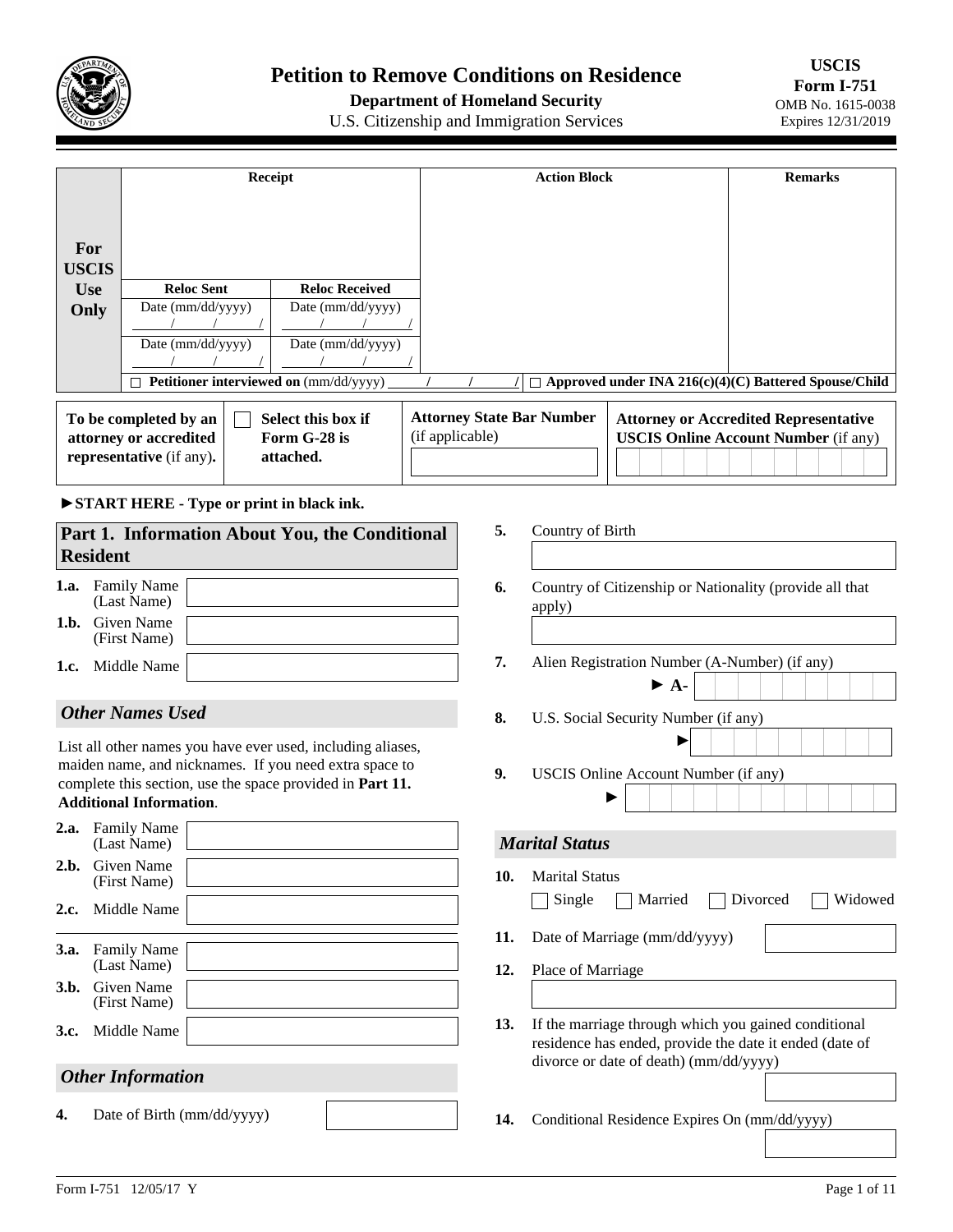| Part 1. Information About You, the Conditional<br><b>Resident</b> (continued)                                                                                                                                                                                                                                                                                                                                                                                                                                                    | If you are married, is this a different marriage than the<br>21.<br>one through which you gained conditional resident status?<br>N <sub>0</sub><br>Yes                                                                                                                                                                                                                                                                                                                                                                                                  |  |  |  |  |
|----------------------------------------------------------------------------------------------------------------------------------------------------------------------------------------------------------------------------------------------------------------------------------------------------------------------------------------------------------------------------------------------------------------------------------------------------------------------------------------------------------------------------------|---------------------------------------------------------------------------------------------------------------------------------------------------------------------------------------------------------------------------------------------------------------------------------------------------------------------------------------------------------------------------------------------------------------------------------------------------------------------------------------------------------------------------------------------------------|--|--|--|--|
| <b>Mailing Address</b><br>15.a. In Care Of Name<br>15.b. Street Number<br>and Name<br>Apt.<br>Ste.<br>Flr.<br>15.c. $\vert$ $\vert$<br>15.d. City or Town<br>15.f. ZIP Code<br>15.e. State<br>$\vert \mathbf{v} \vert$                                                                                                                                                                                                                                                                                                           | Have you resided at any other address since you became a<br>22.<br>permanent resident?<br>Yes<br>No<br>If you answered "Yes" to Item Number 22., provide a list of all<br>addresses where you have resided since becoming a permanent<br>resident and the dates you resided at those locations in the space<br>provided in Part 11. Additional Information.<br>Is your spouse or parent's spouse currently serving with or<br>23.<br>employed by the U.S. Government and serving outside<br>the United States?<br>Yes<br>No                             |  |  |  |  |
| Is your physical address different than your mailing<br>16.<br>address?<br>Yes<br>N <sub>0</sub><br>If you answered "Yes" to Item Number 16., provide your<br>physical address below.                                                                                                                                                                                                                                                                                                                                            | Part 2. Biographic Information<br>Ethnicity (Select only one box)<br>1.<br>Hispanic or Latino<br>Not Hispanic or Latino                                                                                                                                                                                                                                                                                                                                                                                                                                 |  |  |  |  |
| <b>Physical Address</b><br>17.a. In Care Of Name<br>17.b. Street Number<br>and Name<br>Apt.<br>Ste.<br>Flr.<br>17.c. $\vert$<br>17.d. City or Town<br>17.f. ZIP Code<br>17.e. State<br>$\vert \mathbf{v} \vert$<br><b>Additional Information About You</b><br>18.<br>Are you in removal, deportation, or rescission<br>proceedings?<br>Yes<br>No<br>19.<br>Was a fee paid to anyone other than an attorney in<br>connection with this petition?<br>Yes<br>No<br>20.<br>Have you ever been arrested, detained, charged, indicted, | 2.<br>Race (Select all applicable boxes)<br>White<br>Asian<br><b>Black or African American</b><br>American Indian or Alaska Native<br>Native Hawaiian or Other Pacific Islander<br>3.<br>Height<br>Feet<br>Inches<br>Pounds<br>4.<br>Weight<br>5.<br>Eye Color (Select only one box)<br><b>Black</b><br>Blue<br><b>Brown</b><br>Gray<br>Green<br>Hazel<br>Maroon<br>Pink<br>Unknown/Other<br>Hair Color (Select only one box)<br>6.<br><b>Black</b><br><b>Blond</b><br>Bald (No hair)<br><b>Brown</b><br>Red<br>Gray<br>White<br>Sandy<br>Unknown/Other |  |  |  |  |
| fined, or imprisoned for breaking or violating any law or<br>ordinance (excluding traffic regulations), or committed<br>any crime which you were not arrested in the United<br>States or abroad?<br>Yes<br>No<br>If you answered "Yes" to Item Number 20., provide a detailed<br>explanation in Part 11. Additional Information or on a<br>separate sheet of paper, and refer to the What Initial Evidence<br>Is Required section of the Form I-751 instructions to determine                                                    |                                                                                                                                                                                                                                                                                                                                                                                                                                                                                                                                                         |  |  |  |  |

what criminal history document to include with your petition.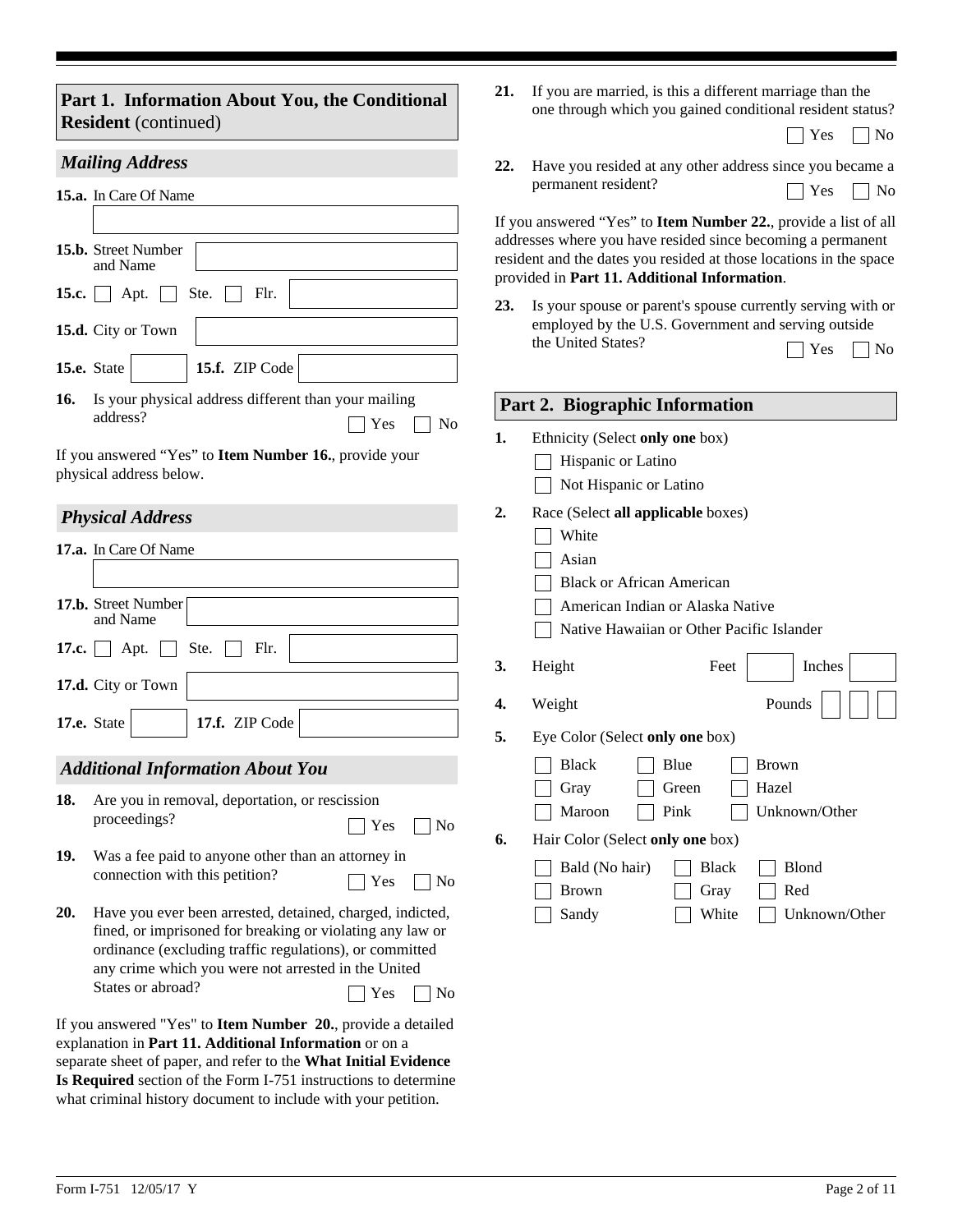# **Part 3.****Basis for Petition**

#### *Joint Filing*

My conditional residence is based on my marriage or my parent's marriage to a U.S. citizen or lawful permanent resident, and I am filing this joint petition together with (Select **only one**  box):

**1.a.** My spouse.

1.b.  $\Box$  My parent's spouse because I am unable to be included in a joint petition filed by my parent and my parent's spouse.

**OR** (Select **all** applicable boxes in the next section.)

#### *Waiver or Individual Filing Request*

My conditional residence is based on my marriage or my parent's marriage to a U.S. citizen or lawful permanent resident, I am unable to file a joint petition with my spouse or my parent's spouse, because:

- **1.c.** My spouse is deceased.
- **1.d.** My marriage was entered in good faith, but the marriage was terminated through divorce or annulment.
- **1.e.**  $\Box$  I entered the marriage in good faith, and, during the marriage, I was battered, or was the subject of extreme cruelty, by my U.S. citizen or lawful permanent resident spouse.
- **1.f.** My parent entered the marriage in good faith, and, during the marriage, I was battered, or was subjected to extreme cruelty, by my parent's U.S. citizen or lawful permanent resident spouse or by my conditional resident parent.
- **1.g.** The termination of my status and removal from the United States would result in an extreme hardship.

**Part 4. Information About the U.S. Citizen or Lawful Permanent Resident Spouse. If Filing as a Child Separately, Information About the U.S. Citizen or Lawful Permanent Resident Stepparent Through Whom You Gained Your Conditional Residence.**

#### **Relationship**

**1.a.** □ Spouse or Former Spouse

**1.b.** Parent's Spouse or Former Spouse

## *Other Information*

| 2.a.<br><b>Family Name</b><br>(Last Name)<br><b>Given Name</b><br>2.h.<br>(First Name)<br>Middle Name<br>2.c.<br>3.<br>Date of Birth (mm/dd/yyyy)<br>4.<br>U.S. Social Security Number (if any)<br>A-Number (if any)<br>5.<br>$\blacktriangleright$ A-<br><b>Physical Address</b><br><b>Street Number</b><br>6.а.<br>and Name<br>6.b.<br>Ste.<br>Flr.<br>Apt.<br><b>6.c.</b> City or Town<br>6.e. ZIP Code<br>State<br>6.d.<br>6.f.<br>Province<br>6.g.<br>Postal Code<br>6.h.<br>Country |  |
|-------------------------------------------------------------------------------------------------------------------------------------------------------------------------------------------------------------------------------------------------------------------------------------------------------------------------------------------------------------------------------------------------------------------------------------------------------------------------------------------|--|
|                                                                                                                                                                                                                                                                                                                                                                                                                                                                                           |  |
|                                                                                                                                                                                                                                                                                                                                                                                                                                                                                           |  |
|                                                                                                                                                                                                                                                                                                                                                                                                                                                                                           |  |
|                                                                                                                                                                                                                                                                                                                                                                                                                                                                                           |  |
|                                                                                                                                                                                                                                                                                                                                                                                                                                                                                           |  |
|                                                                                                                                                                                                                                                                                                                                                                                                                                                                                           |  |
|                                                                                                                                                                                                                                                                                                                                                                                                                                                                                           |  |
|                                                                                                                                                                                                                                                                                                                                                                                                                                                                                           |  |
|                                                                                                                                                                                                                                                                                                                                                                                                                                                                                           |  |
|                                                                                                                                                                                                                                                                                                                                                                                                                                                                                           |  |
|                                                                                                                                                                                                                                                                                                                                                                                                                                                                                           |  |
|                                                                                                                                                                                                                                                                                                                                                                                                                                                                                           |  |
|                                                                                                                                                                                                                                                                                                                                                                                                                                                                                           |  |
|                                                                                                                                                                                                                                                                                                                                                                                                                                                                                           |  |

#### **Part 5. Information About Your Children**

Provide information on all of your children. If you need extra space to complete this section, use the space provided in **Part 11. Additional Information**.

#### **Child 1**

|    | <b>1.a.</b> Family Name<br>(Last Name)                       |                                  |     |    |
|----|--------------------------------------------------------------|----------------------------------|-----|----|
|    | <b>1.b.</b> Given Name<br>(First Name)                       |                                  |     |    |
|    | 1.c. Middle Name                                             |                                  |     |    |
| 2. | Date of Birth $\text{mm}/\text{dd}/\text{y}\text{y}\text{y}$ |                                  |     |    |
| 3. | A-Number (if any)                                            |                                  |     |    |
|    |                                                              | $\blacktriangleright$ A-         |     |    |
| 4. | Is this child living with you?                               |                                  | Yes | No |
| 5. |                                                              | Is this child applying with you? | Yes | No |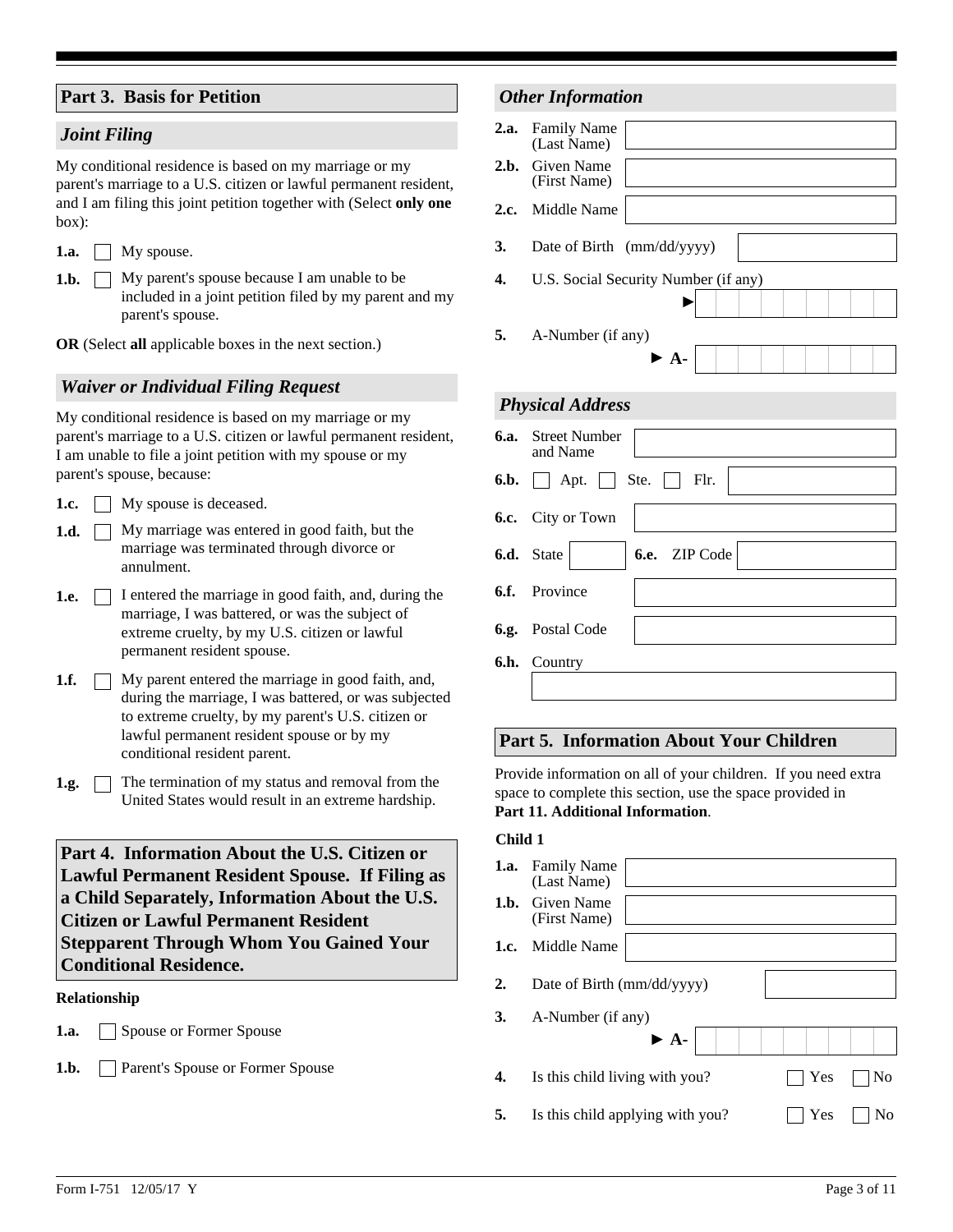| Part 5. Information About Your Children                | Child 3                                               |
|--------------------------------------------------------|-------------------------------------------------------|
| (continued)                                            | 13.a. Family Name<br>(Last Name)                      |
| <b>Physical Address</b>                                | 13.b. Given Name<br>(First Name)                      |
| <b>Street Number</b><br>6.a.<br>and Name               | 13.c. Middle Name                                     |
| Ste.<br>Flr.<br>6.b.<br>Apt.                           | Date of Birth (mm/dd/yyyy)<br>14.                     |
| City or Town<br>6.c.                                   | 15.<br>A-Number (if any)                              |
| ZIP Code<br>6.d. State<br>6.e.<br>$\blacktriangledown$ | $\blacktriangleright$ A-                              |
| Province<br>6.f.                                       | Is this child living with you?<br>16.<br>No<br>Yes    |
|                                                        | Is this child applying with you?<br>17.<br>No<br>Yes  |
| 6.g. Postal Code                                       | <b>Physical Address</b>                               |
| 6.h. Country                                           | 18.a. Street Number<br>and Name                       |
| Child 2                                                | Flr.<br>Apt.<br>Ste.<br>18.b.                         |
| 7.a. Family Name<br>(Last Name)                        | 18.c. City or Town                                    |
| 7.b. Given Name<br>(First Name)                        | 18.d. State<br>18.e. ZIP Code<br>$\blacktriangledown$ |
| Middle Name<br>7.c.                                    | 18.f. Province                                        |
| Date of Birth (mm/dd/yyyy)<br>8.                       | 18.g. Postal Code                                     |
| 9.<br>A-Number (if any)                                | 18.h. Country                                         |
| $\blacktriangleright$ A-                               |                                                       |
| 10.<br>Is this child living with you?<br>No<br>Yes     | Child 4                                               |
| Is this child applying with you?<br>Yes<br>No<br>11.   | 19.a. Family Name<br>(Last Name)                      |
| <b>Physical Address</b>                                | 19.b. Given Name<br>(First Name)                      |
| 12.a. Street Number<br>and Name                        | 19.c. Middle Name                                     |
| Ste.<br>Flr.<br>Apt.<br>12.b.                          | 20.<br>Date of Birth (mm/dd/yyyy)                     |
| 12.c. City or Town                                     | 21.<br>A-Number (if any)                              |
| 12.e. ZIP Code<br>12.d. State<br>$\blacktriangledown$  | $\blacktriangleright$ A-                              |
| 12.f. Province                                         | Is this child living with you?<br>22.<br>No<br>Yes    |
|                                                        | 23.<br>Is this child applying with you?<br>Yes<br>No  |
| 12.g. Postal Code                                      |                                                       |
| 12.h. Country                                          |                                                       |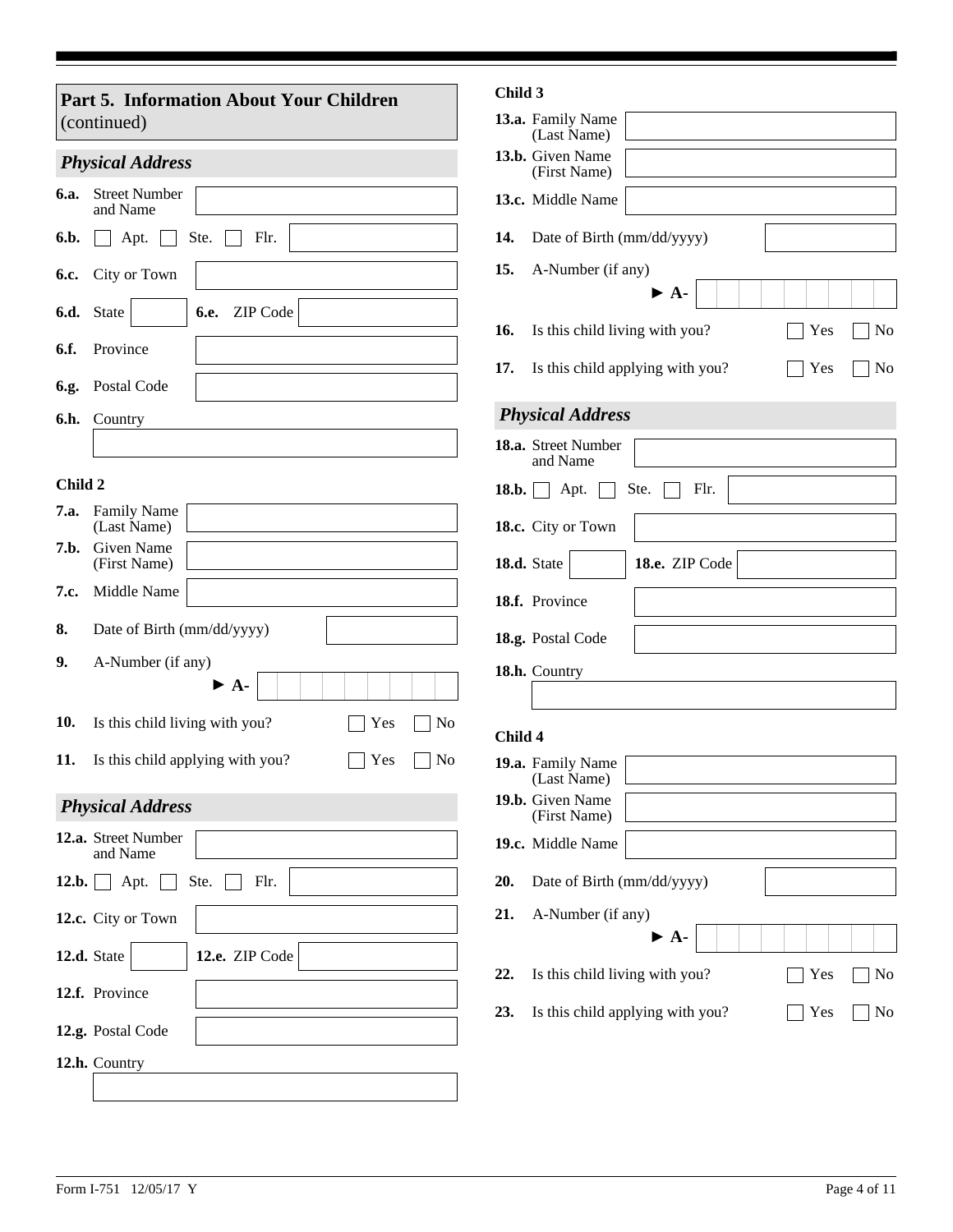| Part 5. Information About Your Children<br>(continued)           | Part 6. Accommodations for Individuals With<br><b>Disabilities and/or Impairments</b>                                                                                                      |  |  |  |  |
|------------------------------------------------------------------|--------------------------------------------------------------------------------------------------------------------------------------------------------------------------------------------|--|--|--|--|
| <b>Physical Address</b>                                          | NOTE: Read the information in the Form I-751 Instructions<br>before completing this part.                                                                                                  |  |  |  |  |
| 24.a. Street Number<br>and Name<br>Apt.<br>Ste.<br>Flr.<br>24.b. | 1.<br>Are you requesting an accommodation because of your<br>disabilities and/or impairments?<br>Yes<br>No                                                                                 |  |  |  |  |
| 24.c. City or Town                                               | 2.<br>Are you requesting an accommodation because of your<br>spouse's disabilities and/or impairments?                                                                                     |  |  |  |  |
| 24.e. ZIP Code<br>24.d. State                                    | Yes<br>N <sub>o</sub>                                                                                                                                                                      |  |  |  |  |
| 24.f. Province                                                   | 3.<br>Are you requesting an accommodation because of your<br>included children's disabilities and/or impairments?                                                                          |  |  |  |  |
| 24.g. Postal Code                                                | N <sub>o</sub><br>Yes                                                                                                                                                                      |  |  |  |  |
| 24.h. Country                                                    | If you answered "Yes" to Item Numbers 1. - 3., select any<br>applicable box for Item Numbers 4.a. - 4.c. Provide<br>information on the disabilities and/or impairments for each<br>person. |  |  |  |  |
| Child 5                                                          | 4.a.<br>I am deaf or hard of hearing and request the                                                                                                                                       |  |  |  |  |
| 25.a. Family Name<br>(Last Name)                                 | following accommodation. (If you are requesting a<br>sign-language interpreter, indicate for which                                                                                         |  |  |  |  |
| 25.b. Given Name<br>(First Name)                                 | language (for example, American Sign Language).):                                                                                                                                          |  |  |  |  |
| 25.c. Middle Name                                                |                                                                                                                                                                                            |  |  |  |  |
| Date of Birth (mm/dd/yyyy)<br>26.                                |                                                                                                                                                                                            |  |  |  |  |
| A-Number (if any)<br>27.<br>$\blacktriangleright$ A-             | 4.b.<br>I am blind or have low vision and request the<br>following accommodation:                                                                                                          |  |  |  |  |
| 28.<br>Is this child living with you?<br>N <sub>o</sub><br>Yes   |                                                                                                                                                                                            |  |  |  |  |
| Is this child applying with you?<br>29.<br>Yes<br>No             |                                                                                                                                                                                            |  |  |  |  |
| <b>Physical Address</b>                                          | I have another type of disability and/or impairment.<br>4.c.<br>(Describe the nature of your disability and/or                                                                             |  |  |  |  |
| 30.a. Street Number<br>and Name                                  | impairment and the accommodation you are<br>requesting.):                                                                                                                                  |  |  |  |  |
| Ste.<br>Flr.<br>30.b.<br>Apt.                                    |                                                                                                                                                                                            |  |  |  |  |
| 30.c. City or Town                                               |                                                                                                                                                                                            |  |  |  |  |
| 30.e. ZIP Code<br>30.d. State                                    |                                                                                                                                                                                            |  |  |  |  |
| 30.f. Province                                                   |                                                                                                                                                                                            |  |  |  |  |
| 30.g. Postal Code                                                |                                                                                                                                                                                            |  |  |  |  |
| 30.h. Country                                                    |                                                                                                                                                                                            |  |  |  |  |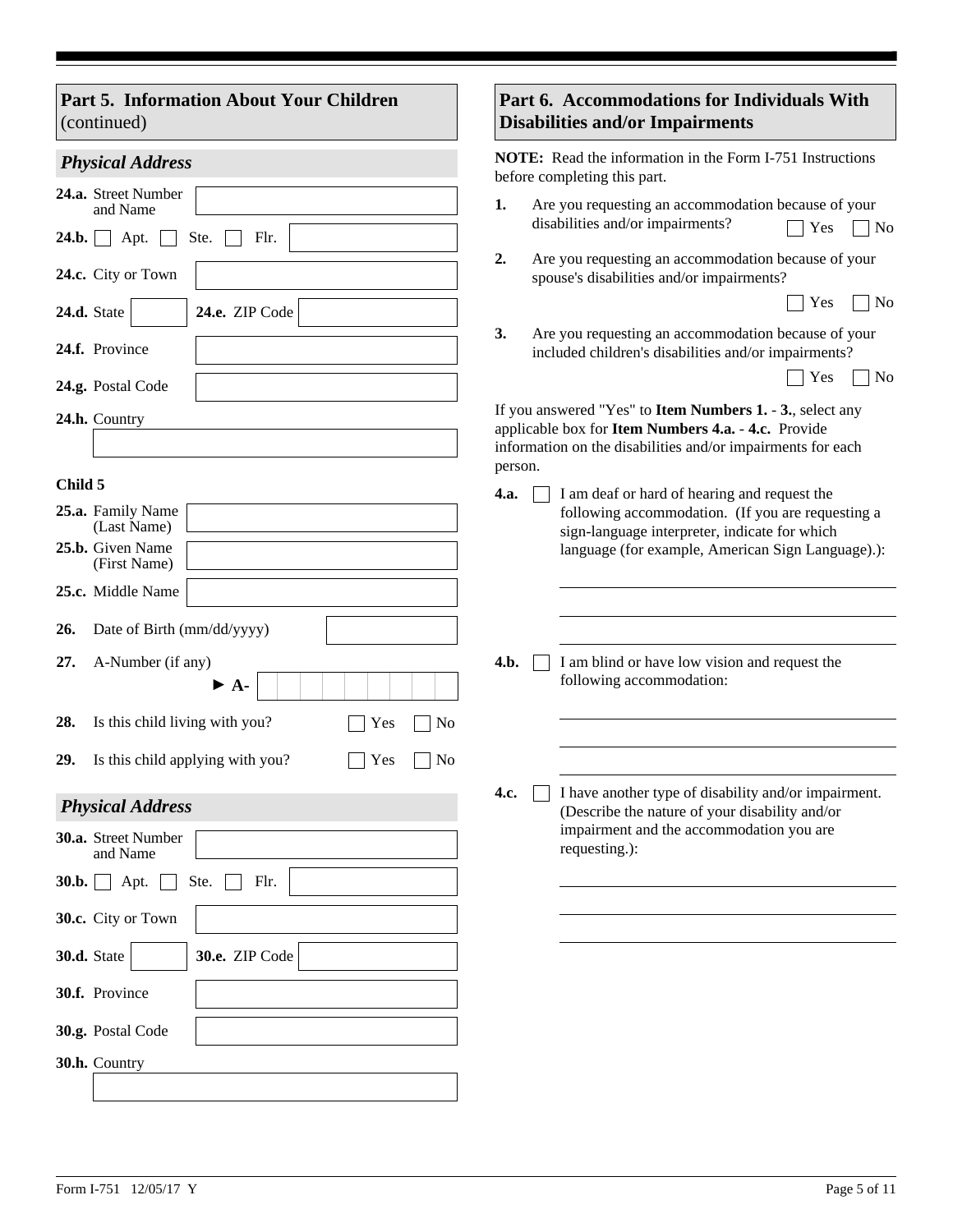# **Part 7. Petitioner's Statement, Contact Information, Acknowledgement of Appointment at USCIS Application Support Center, Certification, and Signature**

**NOTE:** Read the information on penalties in the **Penalties** section of the Form I-751 Instructions before completing this part.

**NOTE:** If you selected **Box 1.a.** in **Part 3.**, your spouse must also read and sign the petition in **Part 8.** Signature of a conditional resident child under 14 years of age is not required; a parent may sign for a child.

## *Petitioner's Statement*

**NOTE:** Select the box for either **Item Number 1.a.** or **1.b.** If applicable, select the box for **Item Number 2.**

- **1.a. I** can read and understand English, and have read and understand every question and instruction on this petition, as well as my answer to every question. I have read and understand the **Acknowledgement of Appointment at USCIS Application Support Center**.
- **1.b.** The interpreter named in **Part 9.** has also read to me every question and instruction on this petition, as well as my answer to every question, in

a language in which I am fluent. I understand every question and instruction on this petition as translated to me by my interpreter, and have provided complete, true, and correct responses in the language indicated above. The interpreter named in **Part 9.** has also read the **Acknowledgement of Appointment at USCIS Application Support Center** to me, in the language in which I am fluent, and I understand this Application Support Center (ASC) ,

Acknowledgement as read to me by my interpreter.

**2.**  $\Box$  I have requested the services of and consented to

who is is not an attorney or accredited representative, preparing this petition for me. This person who assisted me in preparing my petition has reviewed the **Acknowledgement of Appointment at USCIS Application Support Center** with me, and I understand the ASC Acknowledgement.

# *Petitioner's Contact Information*

- **3.** Petitioner's Daytime Telephone Number
- **4.** Petitioner's Mobile Telephone Number (if any)
- **5.** Petitioner's Email Address (if any)

# *Acknowledgement of Appointment at USCIS Application Support Center*

#### I, ,

,

understand that the purpose of a USCIS ASC appointment is for me to provide fingerprints, photograph, and/or signature and to re-affirm that all of the information in my petition is complete, true, and correct and was provided by me. I understand that I will sign my name to the following declaration which USCIS will display to me at the time I provide my fingerprints, photograph, and/or signature during my ASC appointment.

*By signing here, I declare under penalty of perjury that I have reviewed and understand my application, petition, or request as identified by the receipt number displayed on the screen above, and all supporting documents, applications, petitions, or requests filed with my application, petition, or request that I (or my attorney or accredited representative) filed with USCIS, and that all of the information in these materials is complete, true, and correct.*

If conditional residence was based on a marriage, I further certify that the marriage was entered into in accordance with the laws of the place where the marriage took place and was not for the purpose of procuring an immigration benefit.

I also understand that when I sign my name, provide my fingerprints, and am photographed at the USCIS ASC, I will be re-affirming that I willingly submit this petition; I have reviewed the contents of this petition; all of the information in my petition and all supporting documents submitted with my petition were provided by me and are complete, true, and correct; and if I was assisted in completing this petition, the person assisting me also reviewed this **Acknowledgement of Appointment at USCIS Application Support Center** with me.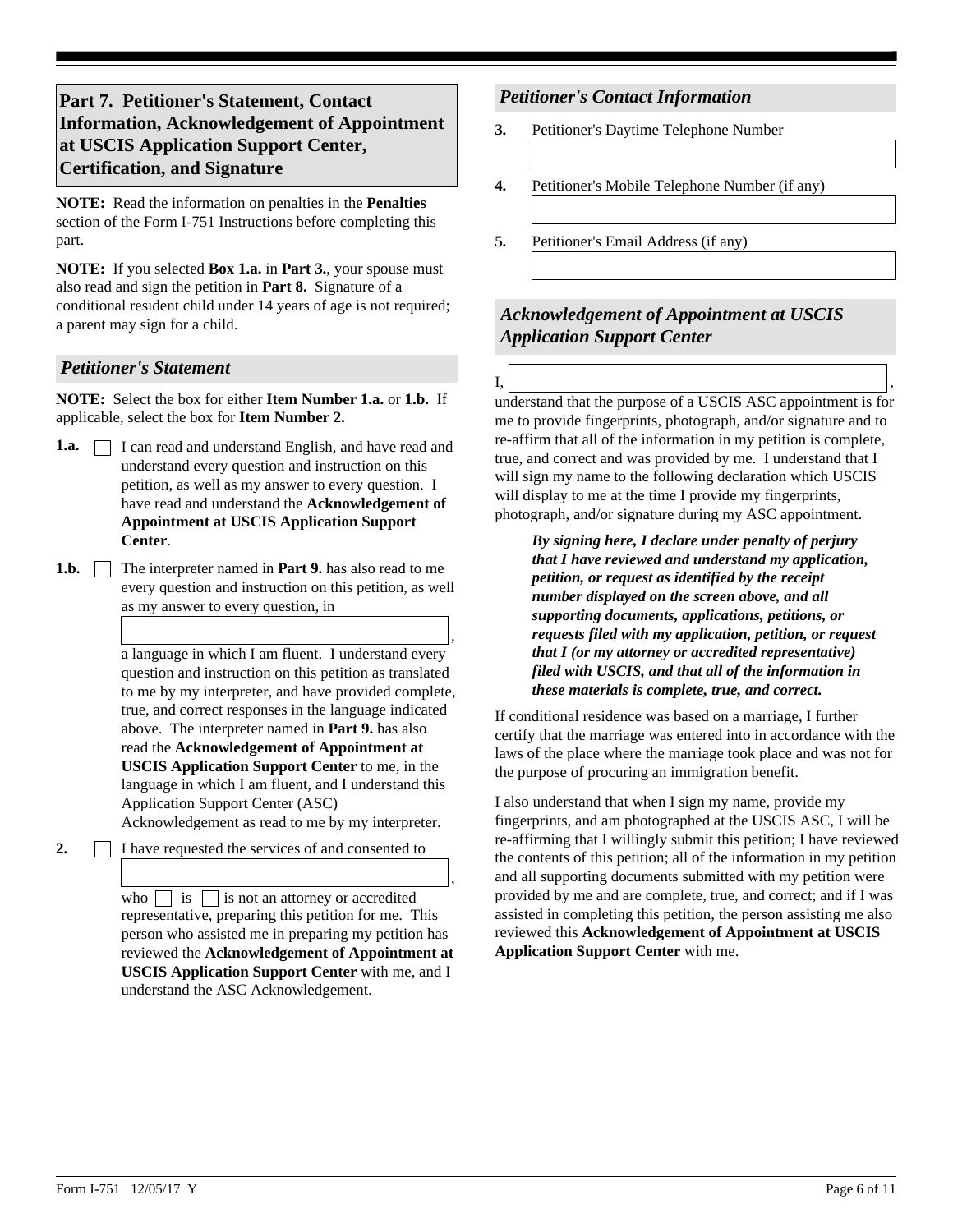**Part 7. Petitioner's Statement, Contact Information, Acknowledgement of Appointment at USCIS Application Support Center, Certification, and Signature** (continued)

# *Petitioner's Certification*

Copies of any documents I have submitted are exact photocopies of unaltered, original documents, and I understand that USCIS may require that I submit original documents to USCIS at a later date. Furthermore, I authorize the release of any information from any and all of my records that USCIS may need to determine my eligibility for the immigration benefit that I seek.

I furthermore authorize release of information contained in this petition, in supporting documents, and in my USCIS records to other entities and persons where necessary for the administration and enforcement of U.S. immigration laws.

I certify under penalty of perjury, that the information in my petition, my responses to each question, and any document submitted with my petition were provided by me and are complete, true, and correct.

## *Petitioner's Signature*

Petitioner's Signature **6.a.**

**6.b.** Date of Signature (mm/dd/yyyy)

**NOTE TO ALL PETITIONERS:** If you do not completely fill out this petition or fail to submit required documents listed in the Instructions, USCIS may deny your petition.

**NOTE:** If you are filing based on claims of having been battered or subjected to extreme cruelty waiver or individual filing, you are not required to have the spouse's or individual listed in **Part 4's** signature.

**Part 8. Spouse's or Individual Listed in Part 4.'s Statement, Contact Information, Acknowledgement of Appointment USCIS Application Support Center, Certification, and Signature** (if applicable)

Provide the following information about the spouse or individual listed in **Part 4.**

**NOTE:** Read the information on penalties in the **Penalties** section of the Form I-751 Instructions before completing this part.

# *Spouse's or Individual's Statement*

**NOTE:** Select the box for either **Item Number 1.a.** or **1.b.** If applicable, select the box for **Item Number 2.**

- **1.a.**  $\Box$  I can read and understand English, and have read and understand every question and instruction on this petition, as well as the petitioner's answer to every question**.** I have read and understand the **Acknowledgement of Appointment at USCIS Application Support Center**.
- 1.b. **The interpreter named in Part 9.** has also read to me every question and instruction on this petition, as well as the petitioner's answer to every question, in

a language in which I am fluent. I understand every question and instruction on this petition as translated to me by my interpreter, and have provided complete, true, and correct responses in the language indicated above. The interpreter named in **Part 9.** has also read the **Acknowledgement of Appointment at USCIS Application Support Center** to me, in the language in which I am fluent, and I understand this Application Support Center (ASC) Acknowledgement as read to me by my interpreter. ,

2.  $\Box$  I have requested the services of and consented to

who is  $\Box$  is not an attorney or accredited representative, preparing this petition for me. This person who assisted me in preparing my petition has reviewed the **Acknowledgement of Appointment at USCIS Application Support Center** with me, and I understand the ASC Acknowledgement. ,

## *Spouse's or Individual's Contact Information*

- **3.** Spouse's or Individual's Daytime Telephone Number
- **4.** Spouse's or Individual's Mobile Telephone Number (if any)
- **5.** Spouse's or Individual's Email Address (if any)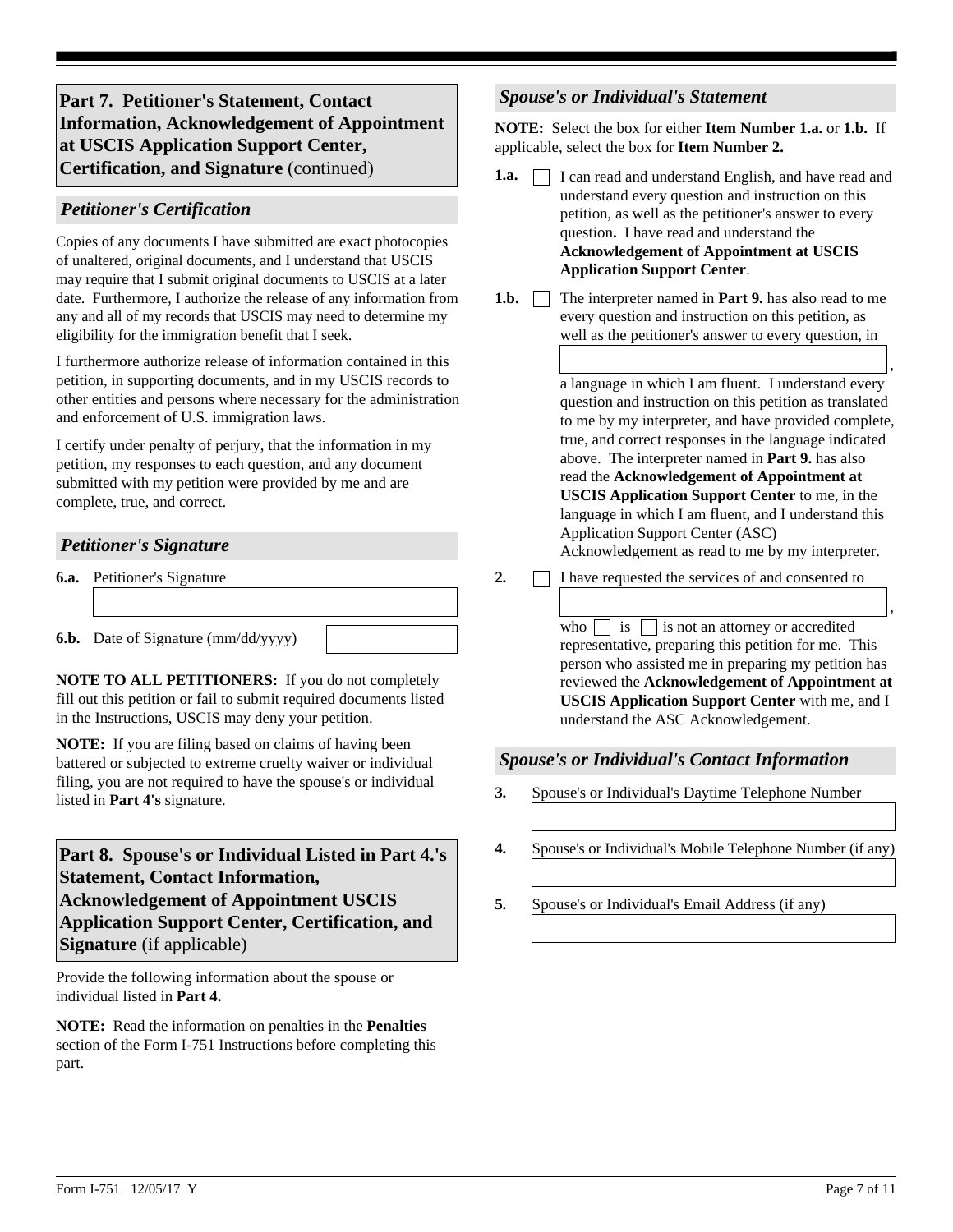**Part 8. Spouse's or Individual Listed in Part 4.'s Statement, Contact Information, Acknowledgement of Appointment USCIS Application Support Center, Certification, and Signature** (if applicable) (continued)

*Acknowledgement of Appointment at USCIS Application Support Center*

I, ,

understand that the purpose of a USCIS ASC appointment is for me to provide my fingerprints, photograph, and/or signature and to re-affirm that all of the information in my petition is complete, true, and correct and was provided by me. I understand that I will sign my name to the following declaration which USCIS will display to me at the time I provide my fingerprints, photograph, and/or signature during my ASC appointment.

*By signing here, I declare under penalty of perjury that I have reviewed and understand my application, petition, or request as identified by the receipt number displayed on the screen above, and all supporting documents, applications, petitions, or requests filed with my application, petition, or request that I (or my attorney or accredited representative) filed with USCIS, and that all of the information in these materials is complete, true, and correct.* 

I also understand that when I sign my name, provide my fingerprints, and am photographed at the USCIS ASC, I will be re-affirming that I willingly submit this petition; I have reviewed the contents of this petition; all of the information in my petition and all supporting documents submitted with my petition were provided by me and are complete, true, and correct; and if I was assisted in completing this petition, the person assisting me also reviewed this **Acknowledgement of Appointment at USCIS Application Support Center** with me.

# *Spouse's or Individual's Certification*

Copies of any documents I have submitted are exact photocopies of unaltered, original documents, and I understand that USCIS may require that I submit original documents to USCIS at a later date. Furthermore, I authorize the release of any information from any and all of my records that USCIS may need to determine my eligibility for the immigration benefit that I seek.

I furthermore authorize release of information contained in this petition, in supporting documents, and in my USCIS records to other entities and persons where necessary for the administration and enforcement of U.S. immigration laws.

I certify under penalty of perjury, that the information in my petition, my responses to each question, and any document submitted with my petition were provided by me and are complete, true, and correct.

# *Spouse's or Individual's Signature*

Spouse's or Individual's Signature **6.a.**

**6.b.** Date of Signature (mm/dd/yyyy)

**NOTE TO ALL SPOUSES OR INDIVIDUALS:** If you do not completely fill out this petition or fail to submit required documents listed in the instructions, USCIS may deny your petition.

# **Part 9. Interpreter's Contact Information, Certification, and Signature**

Provide the following information about the interpreter.

#### *Interpreter's Full Name*

- **1.a.** Interpreter's Family Name (Last Name)
- **1.b.** Interpreter's Given Name (First Name)
- **2.** Interpreter's Business or Organization Name (if any)

## *Interpreter's Mailing Address*

| <b>3.a.</b> Street Number<br>and Name             |
|---------------------------------------------------|
| <b>3.b.</b> $\Box$ Apt. $\Box$ Ste. $\Box$ Flr.   |
| 3.c. City or Town                                 |
| 3.d. State<br>$\blacktriangleright$ 3.e. ZIP Code |
| 3.f. Province                                     |
| 3.g. Postal Code                                  |
| <b>3.h.</b> Country                               |
|                                                   |

## *Interpreter's Contact Information*

- **4.** Interpreter's Daytime Telephone Number
- **5.** Interpreter's Email Address (if any)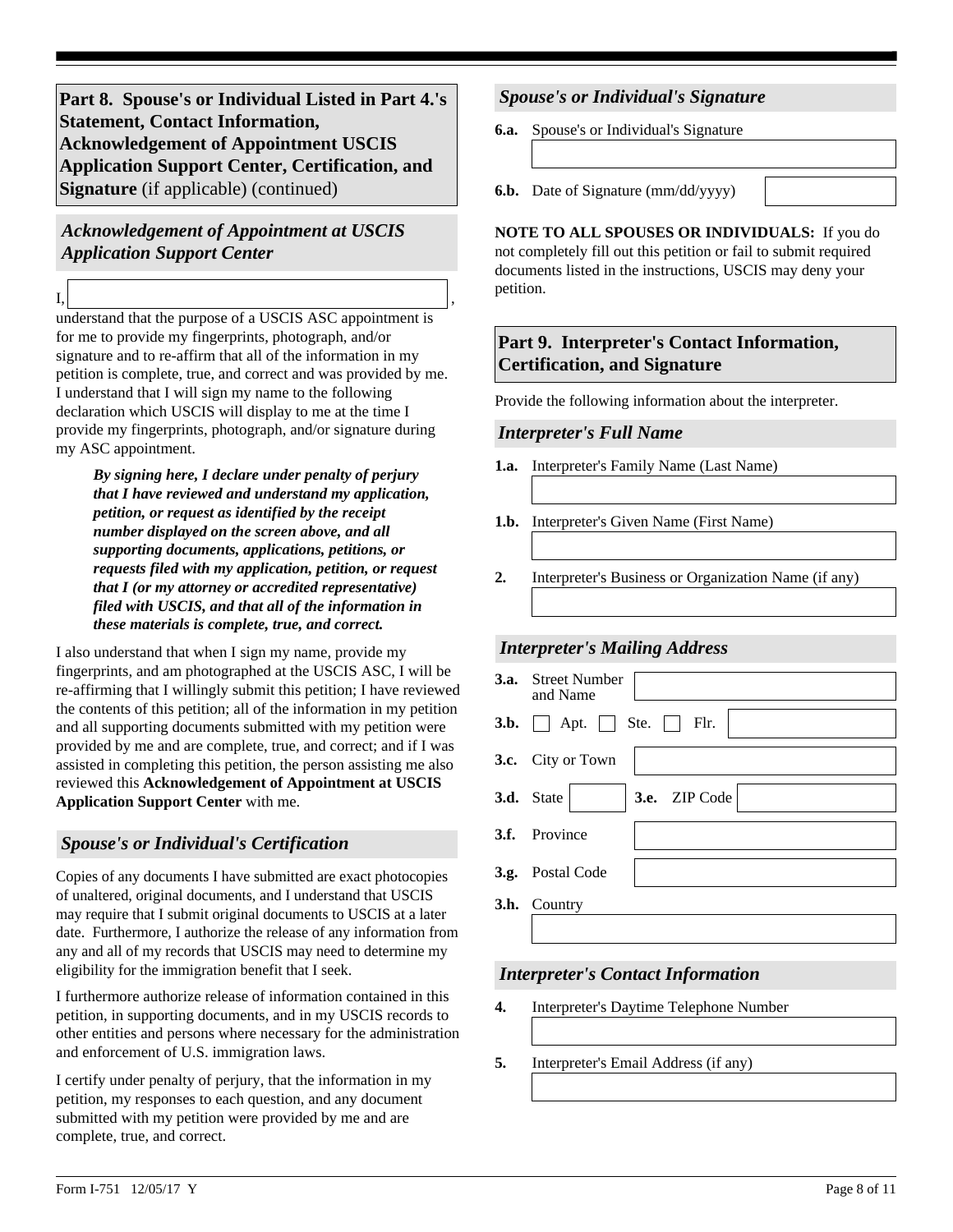**Part 9. Interpreter's Contact Information, Certification, and Signature** (continued)

## *Interpreter's Certification*

#### **I certify that:**

is the same language provided in **Part 7.**, **Item Number 1.b.**; I am fluent in English and | , which

I have read to this petitioner every question and instruction on this petition, as well as the answer to every question, in the language provided in **Part 7.**, **Item Number 1.b.**; and

I have read the **Acknowledgement of Appointment at USCIS Application Support Center** to the petitioner in the same language provided in **Part 7.**, **Item Number 1.b.** 

The petitioner has informed me that he or she understands every instruction and question on the petition, as well as the answer to every question, and the petitioner verified the accuracy of every answer; and

The petitioner has also informed me that he or she understands the ASC Acknowledgement and that by appearing for a USCIS ASC biometric services appointment and providing his or her fingerprints, photograph, and/or signature, he or she is re-affirming that the contents of this petition and all supporting documentation are complete, true, and correct.

#### *Interpreter's Signature*

**6.a.** Interpreter's Signature

**6.b.** Date of Signature (mm/dd/yyyy)

**Part 10. Contact Information, Statement, Certification, and Signature of the Person Preparing this Petition, If Other Than the** 

Provide the following information about the preparer.

#### *Preparer's Full Name*

**Petitioner** 

- **1.a.** Preparer's Family Name (Last Name)
- **1.b.** Preparer's Given Name (First Name)
- **2.** Preparer's Business or Organization Name (if any)

## *Preparer's Mailing Address*

|      | <b>3.a.</b> Street Number<br>and Name             |
|------|---------------------------------------------------|
| 3.b. | Apt. Ste. Flr.                                    |
|      | 3.c. City or Town                                 |
|      | $\blacktriangleright$ 3.e. ZIP Code<br>3.d. State |
|      | 3.f. Province                                     |
|      | 3.g. Postal Code                                  |
|      | <b>3.h.</b> Country                               |
|      |                                                   |

#### *Preparer's Contact Information*

- **4.** Preparer's Daytime Telephone Number
- **5.** Preparer's Fax Number
- **6.** Preparer's Email Address (if any)

#### *Preparer's Statement*

**7.a. I** am not an attorney or accredited representative but have prepared this petition on behalf of the petitioner and with the petitioner's consent.

**7.b.**  $\Box$  I am an attorney or accredited representative and preparation of this petition. my representation of the petitioner in this case  $\Box$  extends  $\Box$  does not extend beyond the

> **NOTE:** If you are an attorney or accredited representative whose representation extends beyond preparation of this petition, you must submit a completed Form G-28, Notice of Entry of Appearance as Attorney or Accredited Representative, with this petition.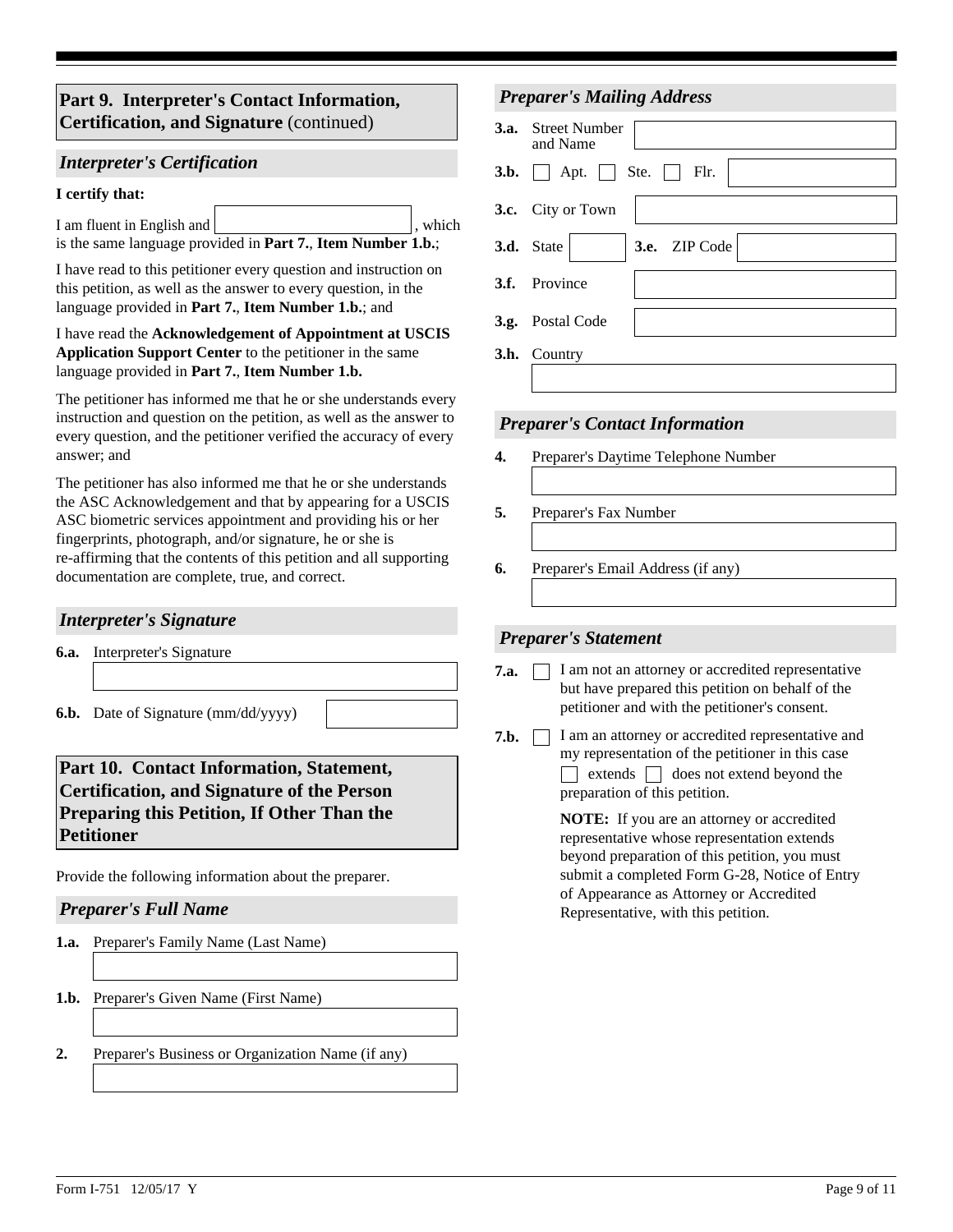**Part 10. Contact Information, Statement, Certification, and Signature of the Person Preparing this Petition, If Other Than the Petitioner** (continued)

#### *Preparer's Certification*

By my signature, I certify, swear, or affirm, under penalty of perjury, that I prepared this petition on behalf of, at the request of, and with the express consent of the petitioner. I completed this petition based only on responses the petitioner provided to me. After completing the petition, I reviewed it and all of the petitioner's responses with the petitioner, who agreed with every answer on the petition. If the petitioner supplied additional information concerning a question on the petition, I recorded it on the petition. I have also read the **Acknowledgement of Appointment at USCIS Application Support Center** to the petitioner and the petitioner has informed me that he or she understands the ASC Acknowledgement

#### *Preparer's Signature*

**8.a.** Preparer's Signature

**8.b.** Date of Signature (mm/dd/yyyy)